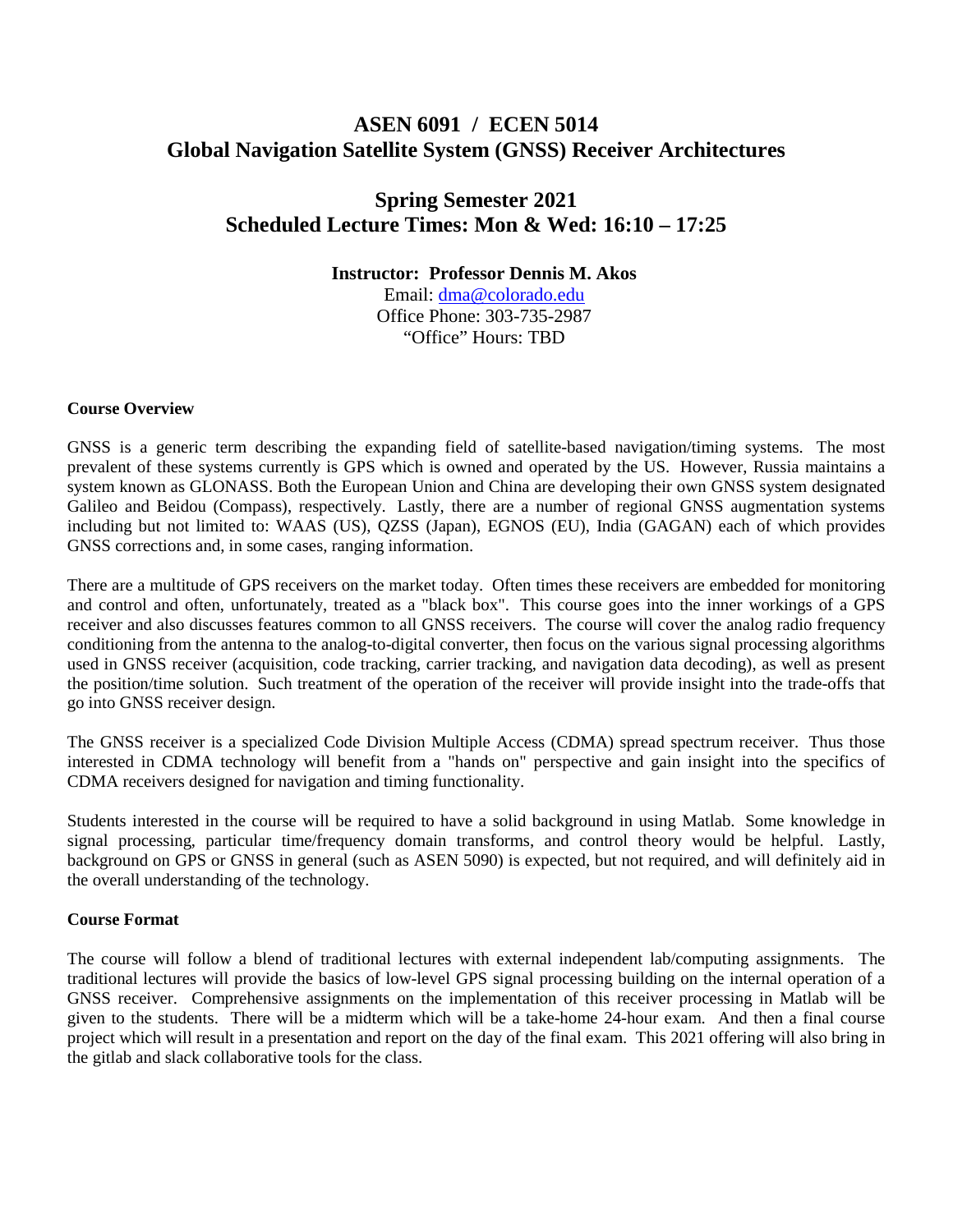### **Textbook (not required)**

A Software-Defined GPS and Galileo Receiver: A Single-Frequency Approach; K. Borre, D. Akos, N. Bertelsen, P. Rinder, S. H. Jensen; 2007; ISBN-10: 978-0-8176-4390-4

## **Reference Material**

- 1) Course Notes
- 2) Understanding GPS/GNSS: Principles and Applications; E.D. Kaplan (Editor); 3<sup>rd</sup> ed; 2017; ISBN13: 978-1630810580
- 3) Global Positioning System: Signals, Measurements and Performance, P. Enge, P. Misra, 2nd ed; 2010, ISBN-13: 978-0970954428
- 4) ICDs for GPS <http://www.gps.gov/technical/icwg/> (Also will refer to ICDs for other GNSS)
- 5) Global Positioning System: Theory & Applications; B. W. Parkinson (Editor), J. J. Spilker (Editor); Vol 1&2; 1996; ISBN13: 978-1563471063 & 978-1563471070 (new edition to be released shortly)
- 6) Fundamentals of Global Positioning System Receivers: A Software Approach; James Bao-Yen Tsui; 2000; ISBN13: 978-0471381549
- 7) Spread Spectrum Systems with Commercial Applications, R. C. Dixon, 3rd ed; 1994, ISBN13: 978- 0471593423
- 8) Phase-Locked Loops : Design, Simulation, and Applications; R. Best; 6<sup>th</sup> ed; 2007; ISBN13: 978-0071493758

## **Course Schedule**

| $\text{Week}(s)$ |       | Course Introduction & GPS Software Receiver Overview (Assignment 1) |
|------------------|-------|---------------------------------------------------------------------|
| $\text{Week}(s)$ |       | Front End Design/Data Collection                                    |
| $\text{Week}(s)$ | 3 & 4 | GNSS Signal Acquisition (Assignment $2 \& 3$ )                      |
| $\text{Week}(s)$ | 5 & 6 | GNSS Signal Tracking (Assignment $4 \& 5$ )                         |
| $\text{Week}(s)$ |       | Navigation Data Decoding (Assignment 6)                             |
| $\text{Week}(s)$ | 8     | Position Solution (Assignment 7)                                    |
| $\text{Week}(s)$ | 9     | Differential Position Solution (Assignment 8)                       |
| $\text{Week}(s)$ | 10    | Midterm & Project Proposal                                          |
| $\text{Week}(s)$ |       | 11-15 Project Work                                                  |

Final Exam/Presentation Wed 5-May 7:30-10:00PM (based on final exam schedule)

### **Course /Grades/Evaluation**

50% - Assignments 20% - Midterm (typically take-home 24 hour exam) 30% - Final (Course Project Presentation/Report)

### **Notes**

- 1) Comprehensive assignments will be assigned approximately once per week at the beginning of the term, expected to be worked individually
- 2) Each assignment will be based on a 100 point scale
- 3) A midterm should be expected during the tenth week of the semester, typically format is an individual "takehome" 24 hour exam
- 4) A final project, based on the material from two thirds (approximate) of the course will replace a final exam. The project will require both a presentation and written report/code submission. It will be possible to work in groups of two, if preferred given sufficient scope for the project.

*Material is preliminary and subject to change*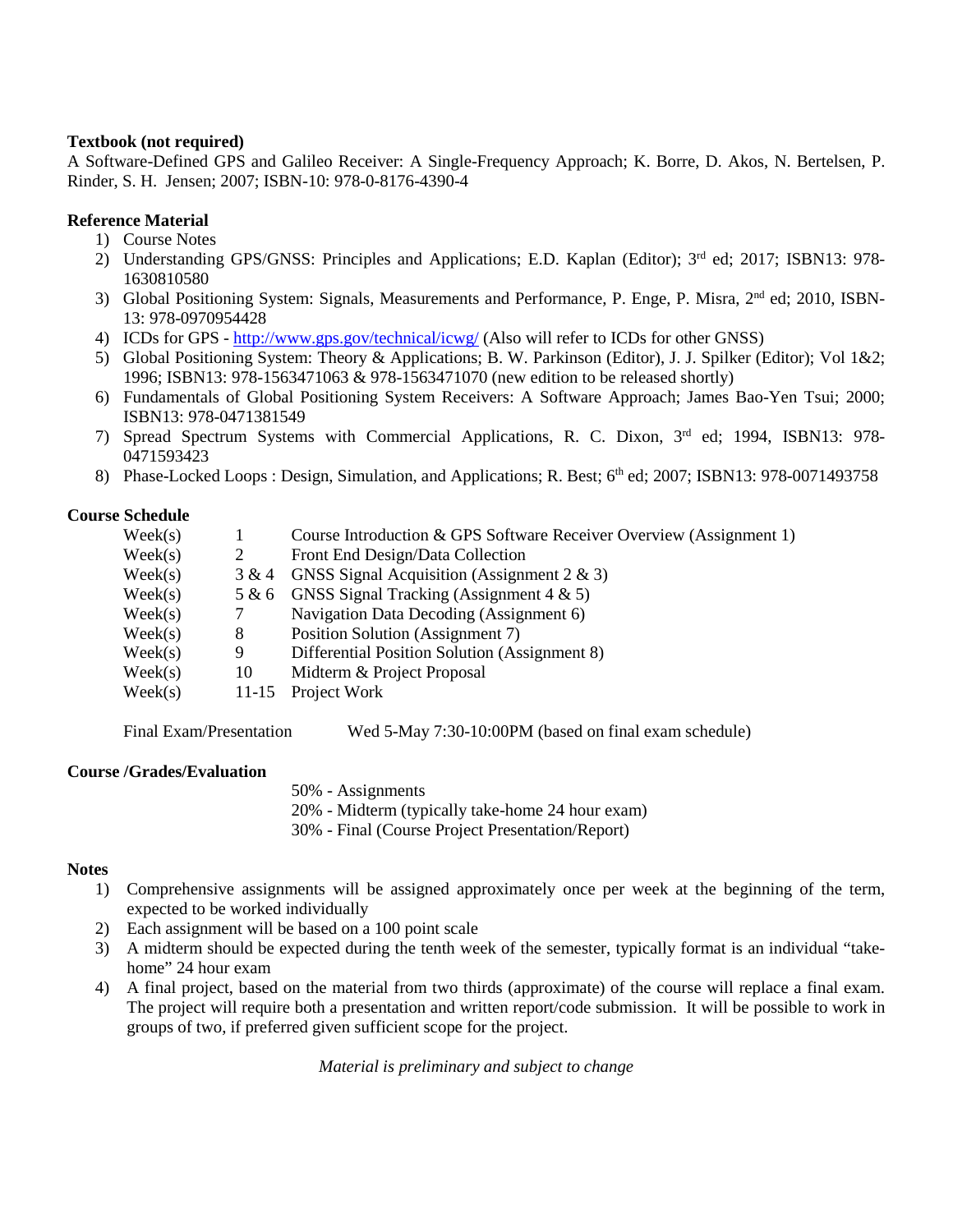# SYLLABUS STATEMENTS

## **1) Classroom Behavior**

Both students and faculty are responsible for maintaining an appropriate learning environment in all instructional settings, whether in person, remote or online. Those who fail to adhere to such behavioral standards may be subject to discipline. Professional courtesy and sensitivity are especially important with respect to individuals and topics dealing with race, color, national origin, sex, pregnancy, age, disability, creed, religion, sexual orientation, gender identity, gender expression, veteran status, political affiliation or political philosophy. For more information, see the policies on [classroom behavior](http://www.colorado.edu/policies/student-classroom-and-course-related-behavior) and the [Student Code of Conduct.](https://www.colorado.edu/sccr/sites/default/files/attached-files/2020-2021_student_code_of_conduct_0.pdf)

# **2) Requirements for COVID-19**

As a matter of public health and safety due to the pandemic, all members of the CU Boulder community and all visitors to campus must follow university, department and building requirements, and public health orders in place to reduce the risk of spreading infectious disease. Required safety measures at CU Boulder relevant to the classroom setting include:

- maintain 6-foot distancing when possible,
- wear a face covering in public indoor spaces and outdoors while on campus consistent with state and county health orders,
- clean local work area,
- practice hand hygiene,
- follow public health orders, and
- if sick and you live off campus, do not come onto campus (unless instructed by a CU Healthcare professional), or if you live on-campus, please alert [CU Boulder Medical Services.](https://www.colorado.edu/healthcenter/coronavirus-updates/symptoms-and-what-do-if-you-feel-sick)

Students who fail to adhere to these requirements will be asked to leave class, and students who do not leave class when asked or who refuse to comply with these requirements will be referred to [Student Conduct and Conflict Resolution.](https://www.colorado.edu/sccr/) For more information, see the policies on [COVID-19 Health and Safety](https://www.colorado.edu/policies/covid-19-health-and-safety-policy) and [classroom behavior](http://www.colorado.edu/policies/student-classroom-and-course-related-behavior) and the [Student Code of Conduct.](http://www.colorado.edu/osccr/) If you require accommodation because a disability prevents you from fulfilling these safety measures, please see the "Accommodation for Disabilities" statement on this syllabus.

All students who are new to campus must complete the [COVID-19 Student Health and Expectations Course.](https://www.colorado.edu/protect-our-herd/how#anchor1) Before coming to campus each day, all students are required to complete the [Buff Pass.](https://pass.colorado.edu/login) 

Students who have tested positive for COVID-19, have symptoms of COVID-19, or have had close contact with someone who has tested positive for or had symptoms of COVID-19 must stay home. In this class, if you are sick or quarantined, please email Prof Dennis Akos as soon as possible.

# **3) Accommodation for Disabilities**

If you qualify for accommodations because of a disability, please submit your accommodation letter from Disability Services to your faculty member in a timely manner so that your needs can be addressed. Disability Services determines accommodations based on documented disabilities in the academic environment. Information on requesting accommodations is located on the [Disability Services website.](https://www.colorado.edu/disabilityservices/) Contact Disability Services at 303-492-8671 o[r dsinfo@colorado.edu](mailto:dsinfo@colorado.edu) for further assistance. If you have a temporary medical condition, see [Temporary Medical Conditions](http://www.colorado.edu/disabilityservices/students/temporary-medical-conditions) on the Disability Services website.

# **4) Preferred Student Names and Pronouns**

CU Boulder recognizes that students' legal information doesn't always align with how they identify. Students may update their preferred names and pronouns via the student portal; those preferred names and pronouns are listed on instructors' class rosters. In the absence of such updates, the name that appears on the class roster is the student's legal name.

### **5) Honor Code**

All students enrolled in a University of Colorado Boulder course are responsible for knowing and adhering to the Honor Code. Violations of the policy may include: plagiarism, cheating, fabrication, lying, bribery, threat, unauthorized access to